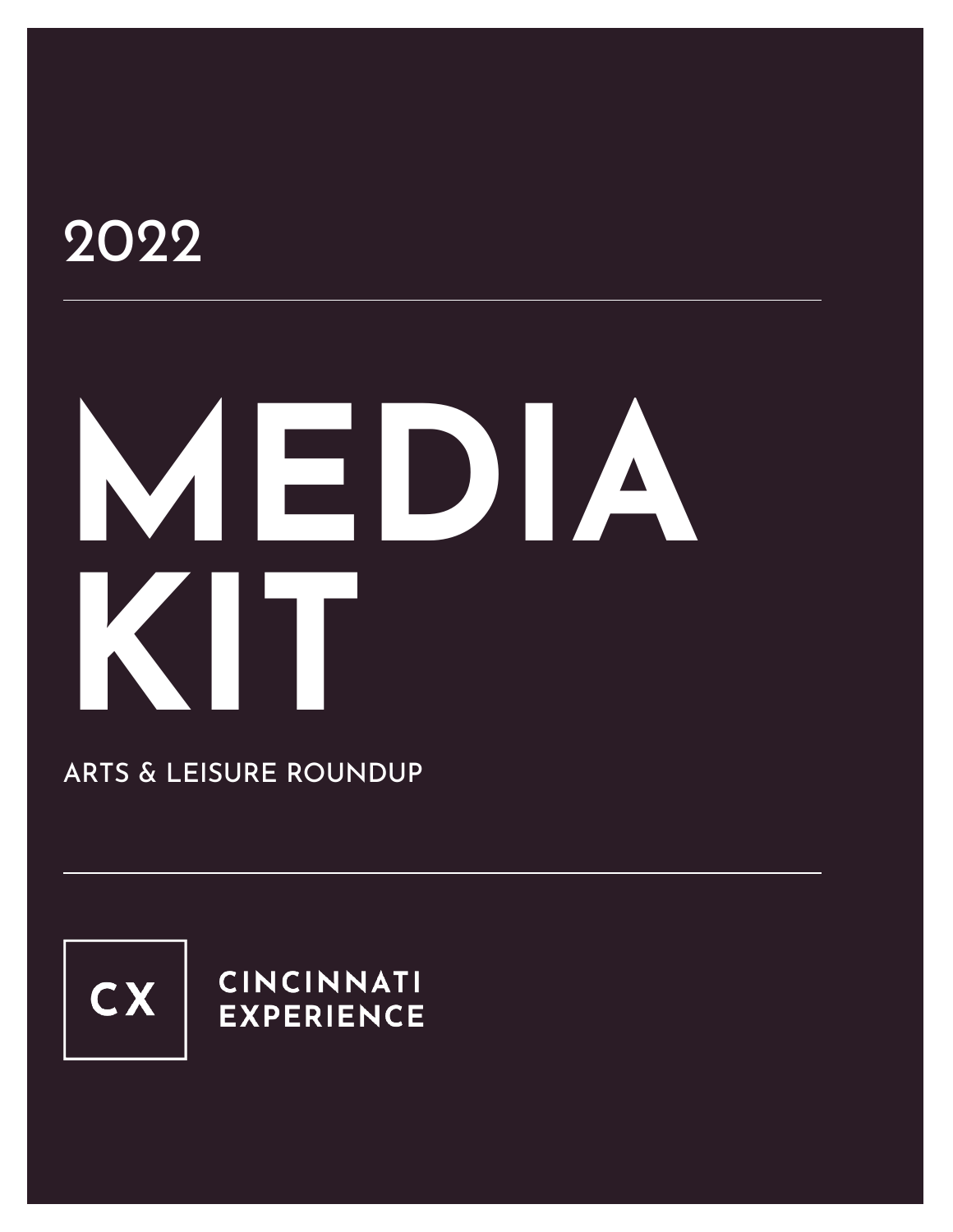## ARTS & LEISURE ROUNDUP



## **CINCINNATI EXPERIENCE**



In Cincy, whether you want to take in the arts, good eats, or simply have a good time, you'll find everything you need right here. Our city rebounded from 2020 lockdowns with an impressive lineup of new restaurants, gallery

openings, and museum exhibits in 2021. Interested in the true Cincy experience? Add these must-sees to your recommendation list (or your next visit).

## NEW RESTAURANT OPENINGS

While our famous mole-inspired chili is admittedly awesome, Cincy boasts a varied slate of incredibly delicious and diverse dishes. The Cincinnati region saw 70 new dining establishments open in 2021. Here are the places with menus we can't wait to tackle:

#### **OTR STILL HOUSE**

The OTR Still House **[opened](https://otrstillhouse.com/)** along Central Parkway, and with it Sqr – pronounced "skewer" – a play on Japanese street food with southern influences, cooked atop a robata grill. Try the collard green steamed dumplings with bourbon barrel soy sauce; it's life-changing.

Cincyi's first Cuban restaurant, the Latin House, [opened its doors](https://latin-house.com/) in the former Sports Page restaurant space downtown. We're huge fans of the plaintain soup!

#### **HERBAN VEGANS**

Herban Vegans, a "seafood" restaurant serving [completely plant-based fare,](https://herbanvegans.com/) opened its doors across from Findlay Market. The Cauli Wingz pair nicely with the Fysh Fry - go on, you know you want to give it a try!

#### **PENSIVE DISTILLING**

Pensive Distilling, [a craft distillery and restaurant](https://www.pensivedistilling.com/)  named and themed after winners of the Kentucky Derby, opened on Monmouth Street in Newport in May. Their establishment champions the winning spirit of our community (and, we've got to say, we're feeling that right now!) Their American Pharaoh sliders are simply addictive.

#### **LATIN HOUSE ST. FRANCIS APIZZA**

St. Francis Apizza, named a "Best Pizza" of Cincinnati 2021 by the Enquirer, opened in Hyde Park in [February](https://www.saintfrancisapizza.com/)**.** Pro tip: Try the Garlic and Greens with added pepperoni (and some hot honey if you're feeling fancy.)

#### **MASHROOTS MOFONGO BAR**

MashRoots Mofongo Bar, specializing in a [fast-casual Puerto Rican dish](https://www.mashroots.com/), opened in January in College Hill. The fried chicken bowls are unlike anything we've ever seen!

## These stellar eats and drinks are far from all Cincy's got going on.

Check out more of the Cincy food scene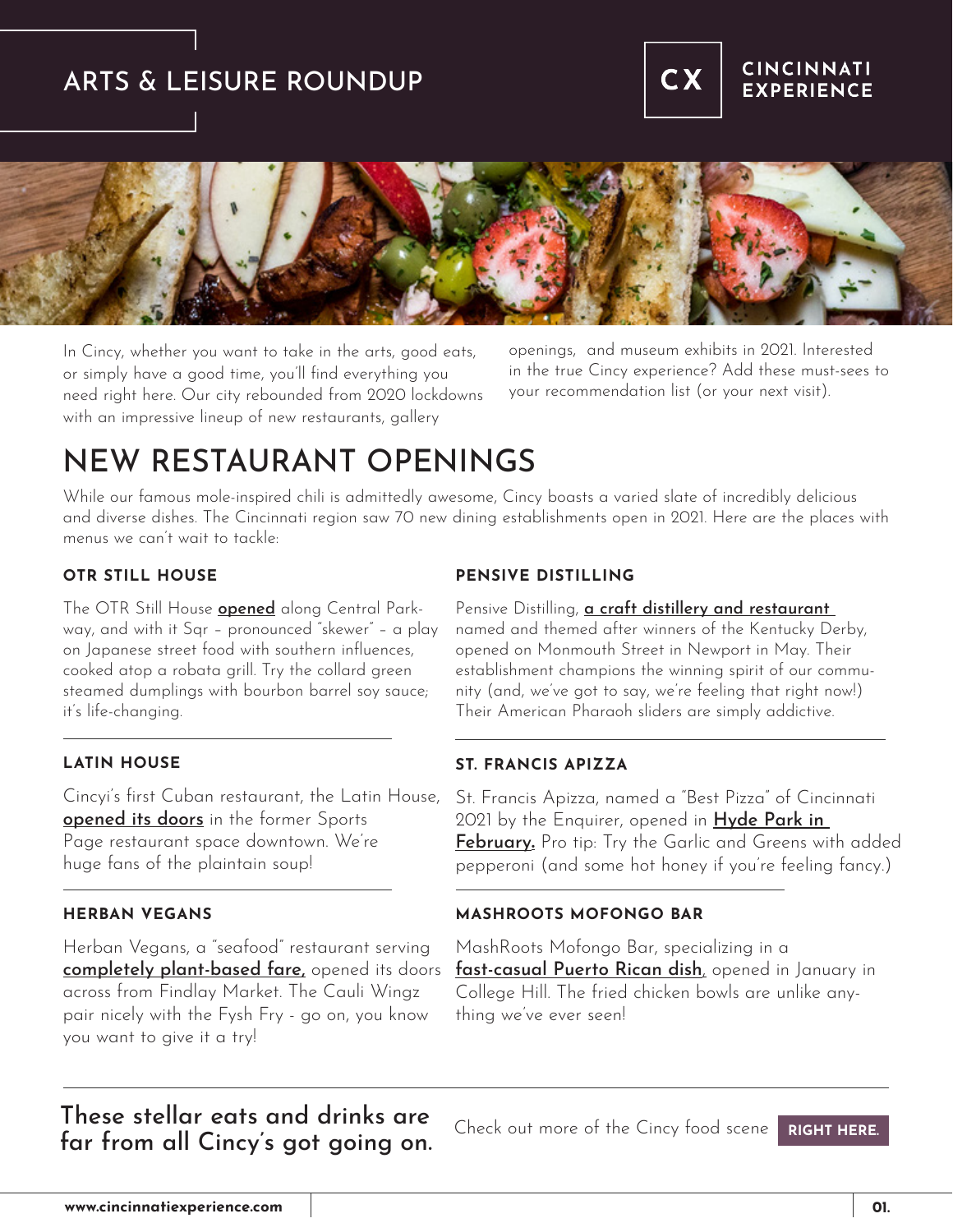## ARTS & LEISURE ROUNDUP



## ARTS & LEISURE IN CINCY

In 2022, the show is definitely going on. From cutting edge dance, to the best of Broadway and the grandest of grand opera, here's what we're looking forward to this year:

#### **EVENTS**

#### The nation's oldest professional theater for young audiences, creating lifelong memories for families and school audiences since 1919. THE CHILDREN'S THEATRE OF CINCINNATI CINCINNATI OPERA

#### CINCINNATI MUSIC ACCELERATOR

Ohio's first music career accelerator organization is here in LA this weekend bringing up-and-coming musicians for the Bengals tailgate.

#### CONTEMPORARY ARTS CENTER

Offering FREE admission and started in 1939, the museum is one of the first modern art museums in the nation. Its current building was Zaha Hadid's first American architectural project.

#### CINCINNATI ART MUSEUM

#### Offering FREE admission and one of the

The Opera is the **second oldest opera company** in the nation. The only one older? The Met.

#### CINCINNATI SYMPHONY ORCHESTRA AND CINCINNATI POPS ORCHESTRA

Not only is the orchestra in cultural institutions. the top 10 nationally, the Pops have had 56 recordings make the billboard charts, a feat unmatched by any other orchestra.

#### MUSIC HALL

Completed in 1878, the building has hosted a Democratic National Convention, prize fights, college basketball and is the current home of five arts organizations.

country's first art museums, the museum features a diverse, encyclopedic art collection of more than 67,000 works spanning 6,000 years.

#### **CINCY QUICK BITS**

#### Cincinnati was named one of the top 20 most vibrant arts regions in 2020.

The region boasts over 200 public murals, transforming our historic architecture into an outdoor art gallery.

BLINK, a 30+ block outdoor art experience with 1.3+ million attendees, \$87 million in economic impact and 1,000+ jobs, returns in 2022.

In the last five years, Cincinnati has made \$600 million in capital investments in arts and in cultural institutions.

Cincinnati has record-setting community support for the arts. Annual donations from residents and employees in 300 businesses are one of our city's traditions going back 100 years. ArtsWave is the largest community arts campaign in the nation, with tens of thousands of donors and nearly \$12 million raised each year, making it the region's engine for the arts.